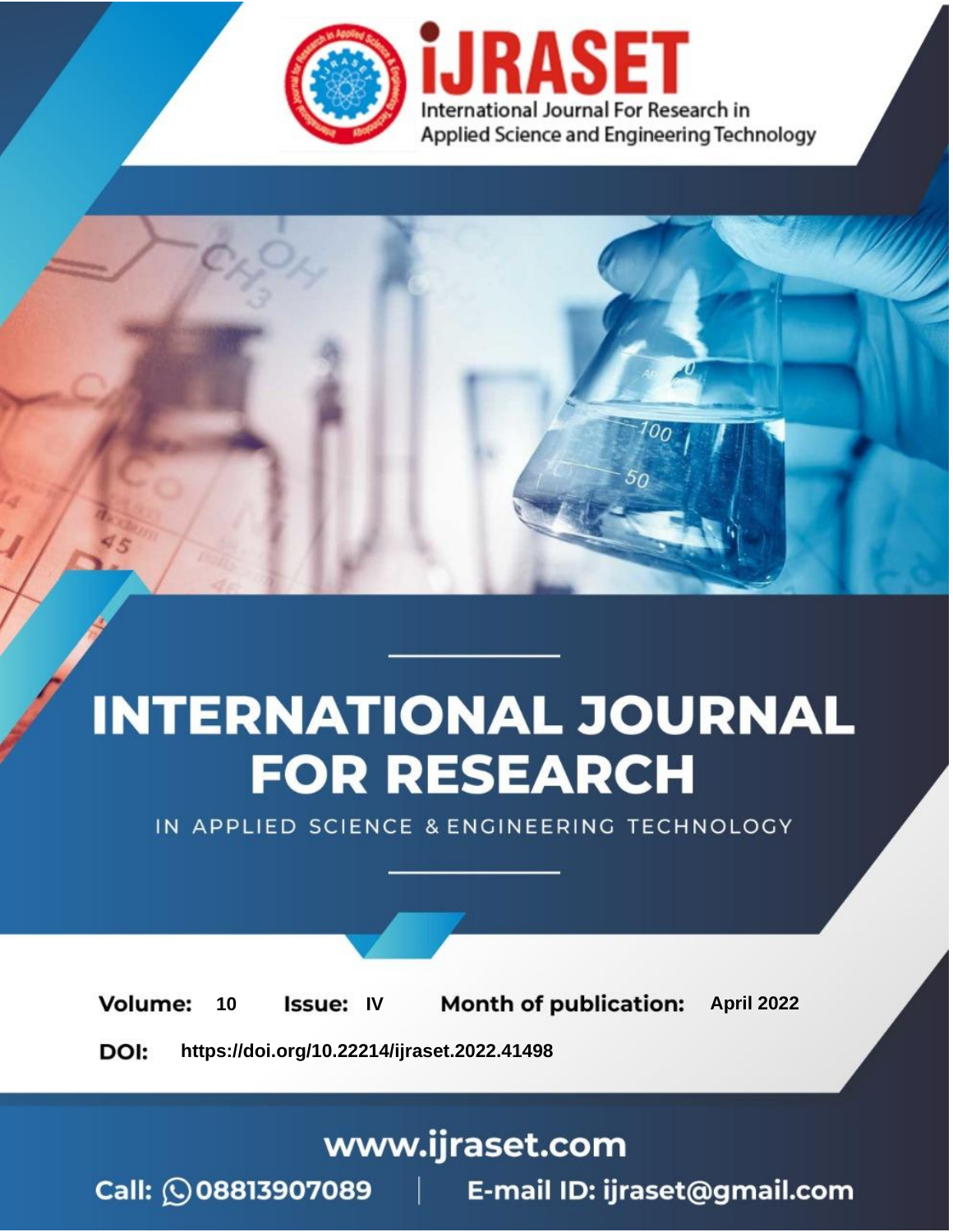

International Journal for Research in Applied Science & Engineering Technology (IJRASET**)**  *ISSN: 2321-9653; IC Value: 45.98; SJ Impact Factor: 7.538 Volume 10 Issue IV Apr 2022- Available at www.ijraset.com*

### **Dual Axis Solar Tracker with Cleaner**

Ketan Patil<sup>1</sup>, Rohan Dhulap<sup>2</sup>, Sanket Kinjalaskar<sup>3</sup>, Neeraj Kumar Yadav<sup>4</sup>, Prof. Abdul Bari<sup>5</sup> *1,2,3,4B.E. Student, <sup>5</sup>Professor, Dept. of Mechanical Engineering, Theem College of Engineering, Boisar, India* 

*Abstract: The goal of this project was to develop a laboratory prototype of a solar tracking system, which is able to enhance the performance of the photovoltaic modules in a solar energy system. The operating principle of the device is to keep the photovoltaic modules (solar panels) constantly aligned with the sunbeams, which maximizes the exposure of solar panel to the Sun's radiation. As a result, more output power can be produced by the solar panel. The work of the project included hardware design and implementation, together with software programming for the microcontroller unit of the solar tracker. The system utilized an Arduino sensor microcontroller to control motion of two D/C motors, which rotate solar panel in two axes. The amount of rotation was determined by the microcontroller, based on inputs retrieved from four photo sensors located next to solar panel. At the end of the project, and one cleaning unit also installed to clean the solar panels automatically with switch, a functional solar tracking system was designed and implemented. It was able to keep the solar panel aligned with the sun, or any*  light source repetitively. Design of the solar tracker from this project is also a reference and a starting point for the development *of more advanced systems in the future.*

#### **I. INTRODUCTION**

With the unavoidable shortage of fossil fuel sources in the future, renewable types of energy have become a topic of interest for researchers, technicians, investors and decision makers all around the world. New types of energy that are getting attention include hydroelectricity, bioenergy, solar, wind and geothermal energy, tidal power and wave power. Because of their renewability, they are considered as favourable replacements for fossil fuel sources. Among those types of energy, solar photovoltaic (PV) energy is one of the most available resources. This technology has been adopted more widely for residential use nowadays, thanks to research and development activities to improve solar cells' performance and lower the cost. According to International Energy Agency (IEA), worldwide PV capacity has grown at 49% per year on average since early 2000s. Solar PV energy is highly expected to become a major source of power in the future.

However, despite the advantages, solar PV energy is still far from replacing traditional sources on the market. It is still a challenge to maximize power output of PV systems in areas that don't receive a large amount of solar radiation. We still need more advanced technologies from manufacturers to improve the capability of PV materials, but improvement of system design and module construction is a feasible approach to make solar PV power more efficient, thus being a reliable choice for customers. Aiming for that purpose, this project had been carried out to support the development of such promising technology. One of the main methods of increasing efficiency is to maximize the duration of exposure to the Sun. Tracking systems help achieve this by keeping PV solar panels aligned at the appropriate angle with the sun rays at any time. And with automatic cleaner it can clean all dust particles from solar panels with one switch. The goal of this project is to build a prototype of light tracking system at smaller scale, but the design can be applied for any solar energy system in practice. It is also expected from this project a quantitative measurement of how well tracking system performs compared to system with fixed mounting method.

#### **II. LITERATURE REVIEW**

In [1], The aim of this paper is to present a solar energy collection technology by a photovoltaic cell. To present this efficient solar distributed generation system, a dual-axis solar tracker is designed, built and tested. The tracker actively tracks the sun and changes its position accordingly to maximize the power output. The designed tracking system consists of sensors, comparators and microcontroller operated control circuits to drive motors and gear-bearing arrangements with supports and mountings. [2], The solar tracking system is the most common method of increasing the efficiency of solar photo module. This study presents the efficiencies of energy conversion of photo module with solar tracking system and fixed photo module. The proposed sun tracking system uses 4 photo resistors, which are mounted on the sides of the photo module. By these photo resistors the solar tracking system becomes more sensitive and it allows to determining a more accurate location of the sun. A comparative analysis was performed between fixed and dual-axis tracking systems. The results showed that the dual-axis solar tracking system produced 31.3% more power compared with stationary photo module.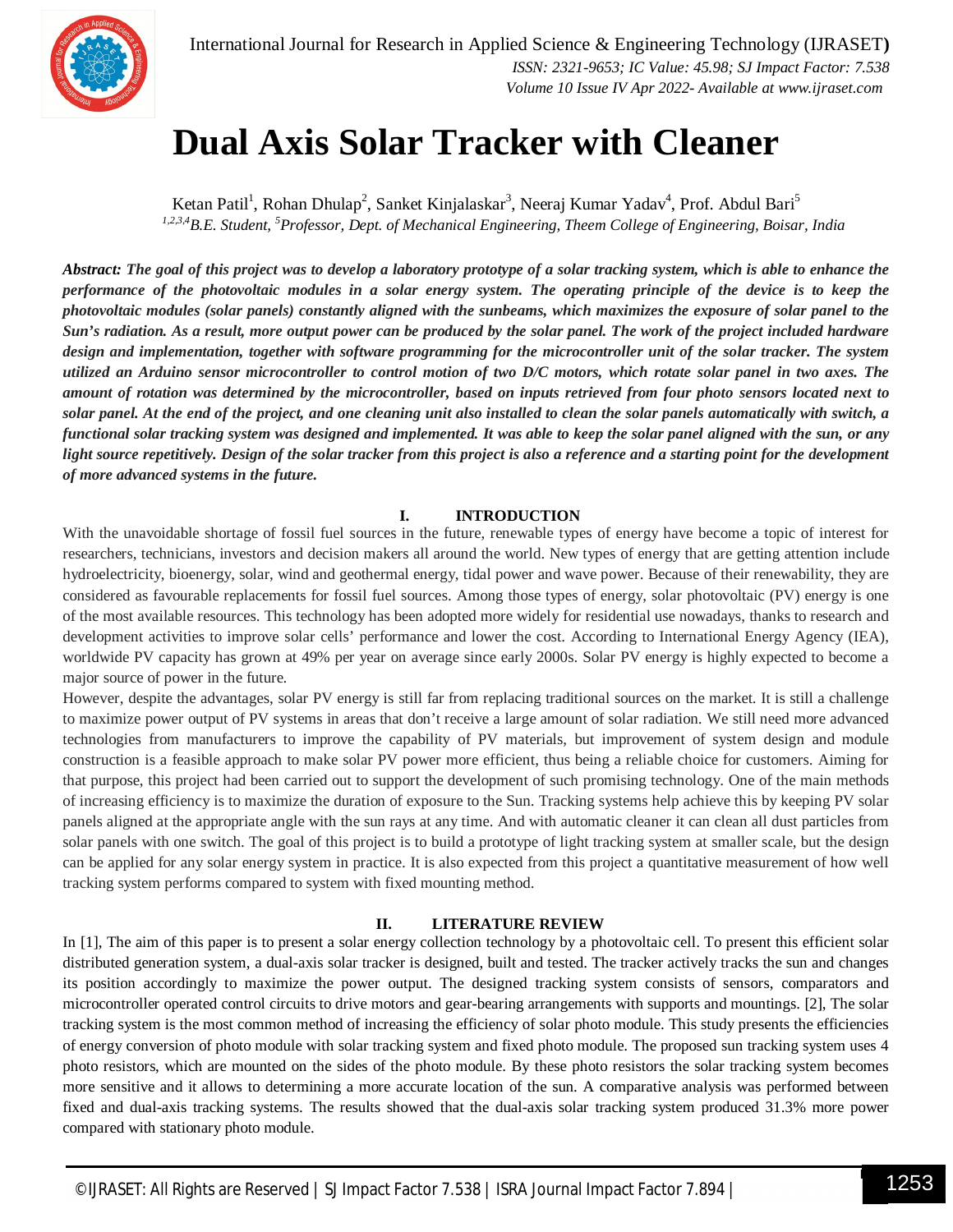

International Journal for Research in Applied Science & Engineering Technology (IJRASET**)**  *ISSN: 2321-9653; IC Value: 45.98; SJ Impact Factor: 7.538 Volume 10 Issue IV Apr 2022- Available at www.ijraset.com*

In [3], Solar energy is projected as one of the important energy in the future as a great renewable energy source. Solar cells vary its performance under temperature changes. Change in temperature affects the power. So it is very necessary to improve the efficiency of the solar PV cells. Efficiency can be increased either by changing PV material, concentrating solar rays or using solar tracking system. In this study we use for two axis solar tracking systems using electromechanical devices, in which a controller detects the Sun apparent position, and controls the position of the structure supporting the panels toward the sun. This work studies the solution of two axis solar tracking system based on use of photo sensor outputs. To accomplish this, it is used a low-power microcontroller, suitably programmed, to control two electric motors to ensure that the panels supporting structure is always oriented towards the sun.

In [4], Theoretically, the solar tracking system describe as the device to get the optimize amount of sunlight according to sun movement. So, the shading effect issues can be minimized. This paper is presents the finding of photovoltaic (PV) harvesting energy via dual axis tracking system. The operation of two direct current (DC) motors motion was programme using PIC kit SK40C by using the Lab View Programming software. The first motor system delay timer is set at 15° rotation per hour and second motor system delay timers is set to rotate 180° after 12 pm. The field testing was initially set up at Perlis, Malaysia climate. An actual testing was used to collect the daily data. In [5], The aim of this paper is to solve the problem of energy crisis which is considerably a serious issue in this era. The necessity of using renewable energy sources namely solar energy has increased as compared to conventional methods of energy generation. Maximum energy from solar energy is hardly achieved due to effect of various environmental factors acting on the solar PV modules. To overcome this problem of efficiency in the solar PV modules, we have designed a system which not only track sun but also clean the solar PV module automatically. Dual axis sun tracking helps in receiving maximum solar radiations from the sun and using an automated cleaning system, we can improve the reduced efficiency of the solar PV modules due to accumulation of dust particles over the solar PV modules. In [6], Sun is a low cost source of electricity and instead of using the generators; solar panel can convert direct sun rays to electricity. Conventional solar panel, fixed with a certain angle, limits there area of exposure from sun due to rotation of Earth. In pursuing to get the maximum energy converted from the sun, an automatic system is required which should be capable to constantly rotate the solar panel.

#### **III. PROBLEM STATEMENT**

The problem here is the solar panel that is use only in fixed installation. Because of this problem, the power that can be generated is low. The fixed solar panels do not aim directly to the sun due to the constant motion of earth.

#### **IV. DESIGN METHODOLOGY**

To develop this dual axis sun tracking system, light dependent resistor (LDR) is used to track the sun's movement. The resistance of LDR increases with decrease in the light intensity or vice-versa. In this dual axis sun tracking system, we are using four LDRs for detecting the light intensity. To track the movement of the sun accurately, a dual axis tracking system is necessary. With the sun always facing the panel such that radiations received are normal to the panel surface, the maximum energy can be absorbed as the panel operates at its greatest efficiency. The main objective of this paper is to improve the power gain of solar panel by accurate tracking of the sun.

So the maximum efficiency of the solar panel is not achieved if single axis tracking system is used. Two pairs of light dependent resistors (LDR) are used to track the exact position of the sun. Out of the two pairs of LDR used, one pair senses the position of the sun in vertical axis and other pair in the horizontal axis.

This information is then passed to the Arduino is the main control unit of this whole system. The output from the light comparison unit comes to the input of the microcontroller which determines the direction of the movement of the motors both in the horizontal and vertical axes. For this project Arduino microcontroller is used. The design of the light sensor is done on the basis of the use of the shadow. If the PV panel is not perpendicular to the sunlight radiations, this causes different light intensity to be received by the sensing device.

#### *A. Cleaning System*

In case, if the dust accumulated over the panels tends to pose hindrance for the sun radiations falling over the solar panel, the wipers over the panel will clean the dusty panels. when the value of output voltage drops below the set threshold value, the microcontroller will pass the signals to the cleaning system to start the cleaning operation. The whole cleaning operation is controlled using Arduino.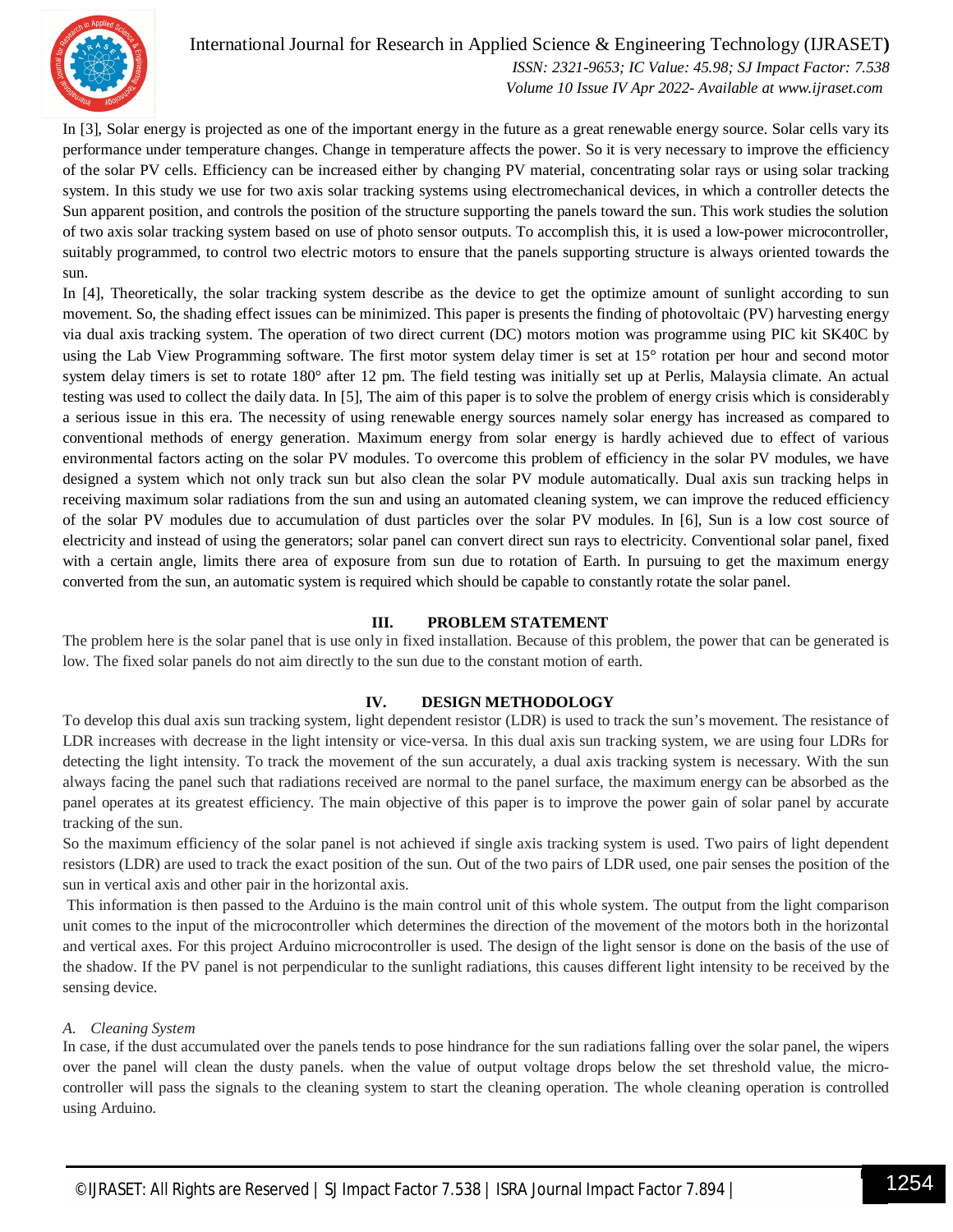

International Journal for Research in Applied Science & Engineering Technology (IJRASET**)**  *ISSN: 2321-9653; IC Value: 45.98; SJ Impact Factor: 7.538 Volume 10 Issue IV Apr 2022- Available at www.ijraset.com*

Geard Motor is provided for circular movement for the cleaner to clean the solar panels.

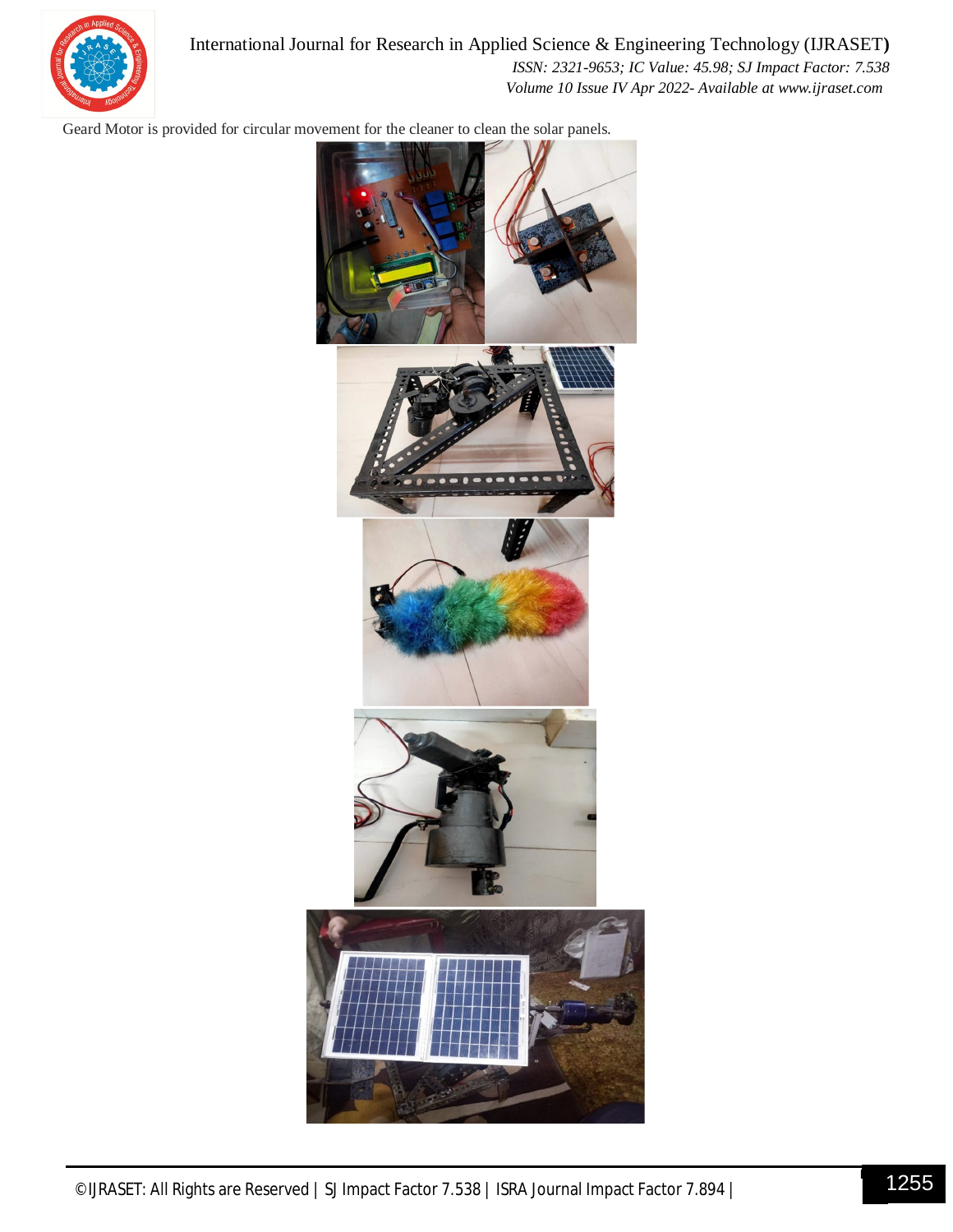

International Journal for Research in Applied Science & Engineering Technology (IJRASET**)**

 *ISSN: 2321-9653; IC Value: 45.98; SJ Impact Factor: 7.538 Volume 10 Issue IV Apr 2022- Available at www.ijraset.com*

#### **V. RESULTS**

The project was successful and met every expectation.

#### **VI. CONCLUSION**

Solar tracker plays an important role in increasing the efficiency of the solar panels in these recent years, thus proving to be a better technological achievement. The major importance of dual axis solar tracker lies in its better efficiency and sustainability to give better output compared to fixed solar panel or a single axis solar tracker. The tracking system employed is designed such a way that it can trap the solar energy in all possible directions. In a single axis sun tracker that moves only along a single axis, tracking the maximum solar energy is somewhat not possible. In case of dual axis sun trackers, if the solar rays are perpendicular to panel throughout the year. Hence, maximum possible energy is trapped throughout the year. Thus, the increase in output indicates that the efficiency of dual axis sun tracker is more than a fixed solar panel (about 30 - 40% more) or a single axis tracker (about 6-7% more).

#### **VII. ACKNOWLEDGEMENT**

This project was proposed, designed and constructed by students of final year, Theem College of Engineering (Mechanical Department.). Under the guidance of Prof. Abdul Bari.

#### **REFERENCES**

- [1] Marthoz Angulo-Calderón 1, Iván Salgado-Tránsito 2, Iván Trejo-Zúñiga 3, Carlos Paredes-Orta 2 Link- Appl. Sci. 2022, 12, 2625. https://doi.org/10.3390/app12052625
- [2] Elsevier B.V. Peer-review under responsibility of the organizing committee of SMPM 2019. Link 10.1016/j.promfg.2019.05.082
- [3] 1 Komal Choudhary, 2Harshada Kawale, 3Sagar Navghare, 4Swapnil Bendre, 5Prof. Prasanna Titarmare Link--www.jetir.org (ISSN-2349-5162)
- [4] 1 M.E. Scholar, DIEMS Aurangabad, 2 Asst. Prof., DIEMS Aurangabad, Maharashtra, (India) Link-. Vol No.4, Issue No.6,June 2016 www.ijates.com [5] Afiqah N.N a, Syafawati N.Ab, Idris S.S.H, Haziah A.H, Syahril M.D School of Electrical System Engineering, Universiti Malaysia Perlis, Pauh Putra
- Campus, Link--. doi:10.4028/www.scientific.net/AMM.793.328 [6] PrajaktaPawar, PriyankaPawale, TanujaNagthane, MohanThakre, NayanaJangale Link -https://doi.org/10.1016/j.gltp.2021.08.049
- [7] Nasrudin Abd. Rahim, 1,3 and Yusuf A. Al-Turki3 https://doi.org/10.1155/2013/820714